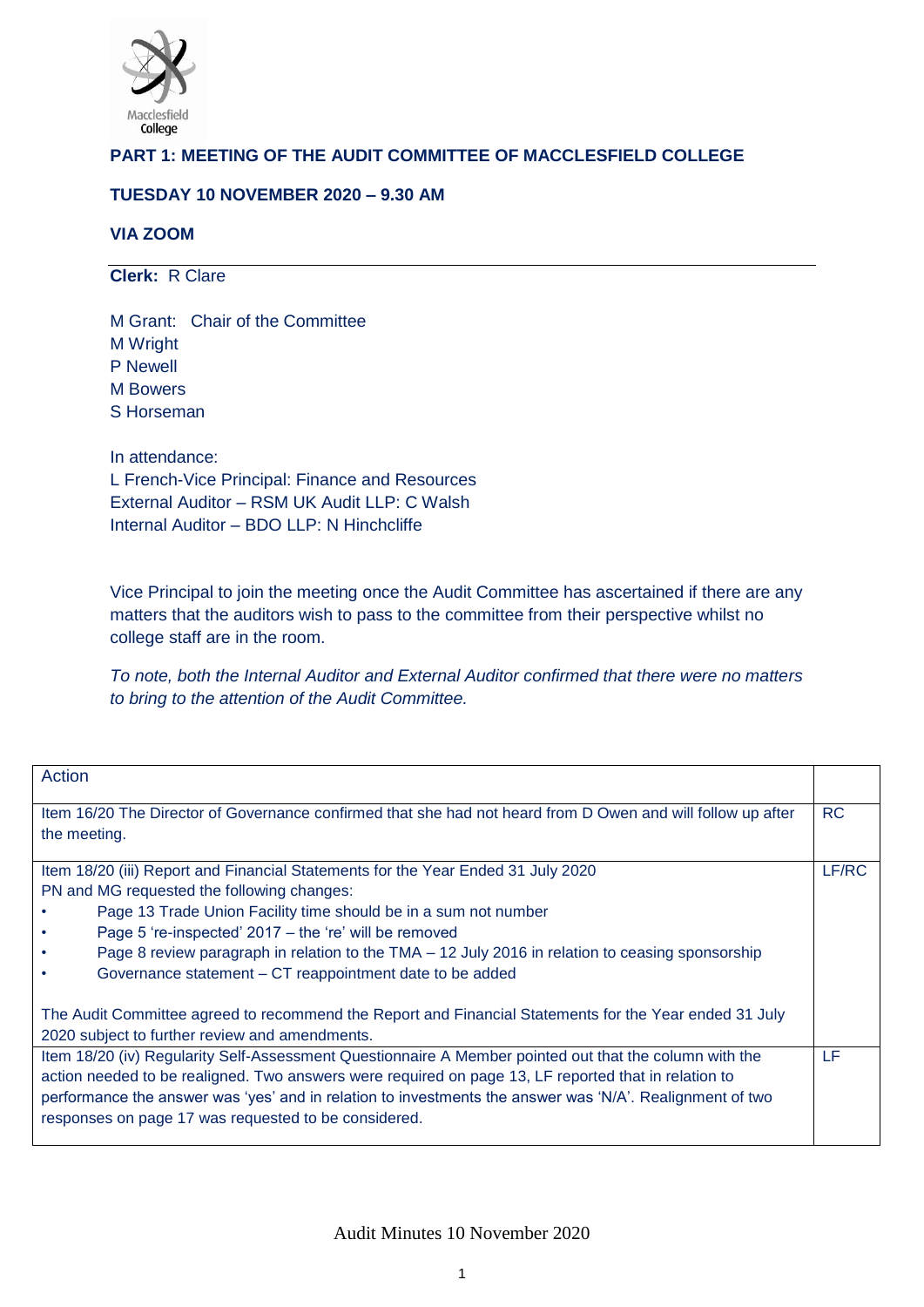

| LF will review the Self-Assessment questionnaire and update the information accordingly.                                                                                                                                                                                                                                                                    |           |
|-------------------------------------------------------------------------------------------------------------------------------------------------------------------------------------------------------------------------------------------------------------------------------------------------------------------------------------------------------------|-----------|
| Item 18/20 (vi) Student Union Accounts                                                                                                                                                                                                                                                                                                                      | LF        |
| The Audit Committee recommended to remove the requirement for Student Union accounts to be submitted to<br>the Audit Committee going forward. LF will add the recommendation to her report and the Chair of the Audit<br>Committee will make this recommendation at the Corporation meeting on 8 December 2020.                                             |           |
| Item 20/20 Minutes and Matters Arising.                                                                                                                                                                                                                                                                                                                     | <b>NH</b> |
| NH to confirm the number of students who had withdrawn or changed courses during the ESFA audit. Action<br>carried forward from previous Audit Committee.                                                                                                                                                                                                   |           |
| Item 23/20 (i) Annual Risk Management Report                                                                                                                                                                                                                                                                                                                | LF        |
| Q: On page four please can you confirm who the risk is reviewed by?                                                                                                                                                                                                                                                                                         |           |
| LF confirmed that effectiveness is reviewed by the Risk Management Committee. This comment will be added<br>on page 4 of the report.                                                                                                                                                                                                                        |           |
| On page 6, the Recommendation to be amended to 'review the effectiveness of Risk Management<br>arrangements of the college'.                                                                                                                                                                                                                                |           |
| Item 23/20 (iii) Risk Heat Map                                                                                                                                                                                                                                                                                                                              | LF        |
| It was agreed that in relation to an earlier conversation held at the Audit Committee, additional points and<br>clarity in relation to risk and planning the curriculum would be reviewed. However, it was noted that the College<br>was adaptable and had prepared well by developing new partnerships and ventures and making key strategic<br>decisions. |           |
| Item 24/20 Annual Report of the Audit Committee to the Corporation                                                                                                                                                                                                                                                                                          | LF        |
| Members noted the following amendments to the report:<br>MB attendance will be amended as there was a correction in the table.                                                                                                                                                                                                                              |           |
| the date on page 4 to 3 December 2019.                                                                                                                                                                                                                                                                                                                      |           |
| the amendment on page 4, section Audit Committee's Opinion, the first sentence to confirm: 'The                                                                                                                                                                                                                                                             |           |
| opinion of the Committee is that the College's Risk Management internal control system and governance is<br>adequate and effective'.                                                                                                                                                                                                                        |           |

# **MINUTES**

# **Item** Title<br>16/20 Welc **16/20 Welcome and Apologies for Absence** The Chair of the Audit Committee welcomed Members to the first Audit Committee of the academic year. **The Director of Governance confirmed that she had not heard from D Owen and will follow up after the meeting.**

- **17/20 Declaration of Members' Interest** There was no declaration of Members' interest.
- **18/20 Financial Statements/Regularity Audit (Year ended 31 July 2020)**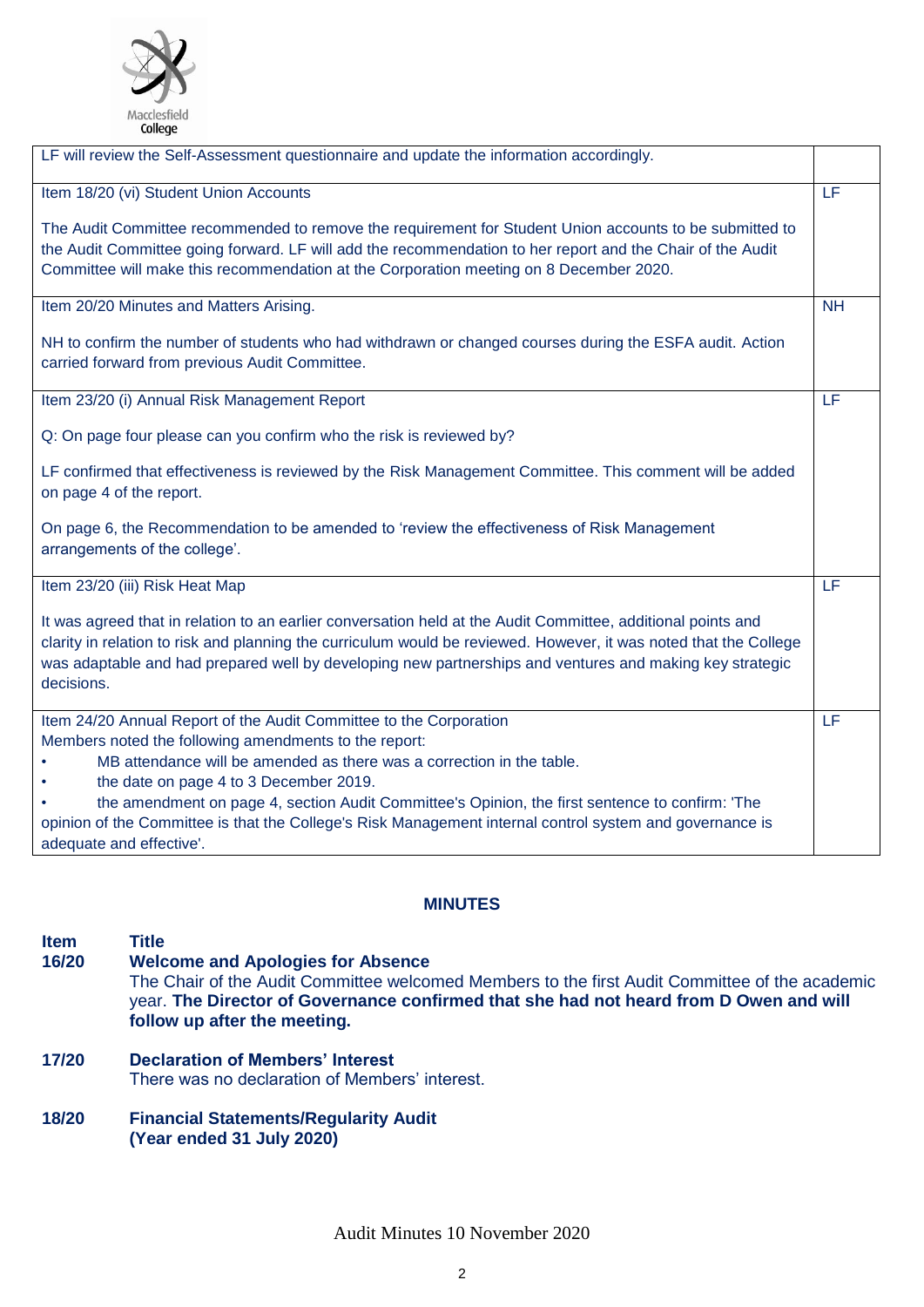

The external auditor referred to a report that she had shared with governors in advance of the meeting. The report highlighted 'Emerging issues' for the sector and was dated autumn 2020. The external auditor highlighted the changes to the self-assessment questionnaire. The Audit Committee discussed government funding and College financial oversight. The Audit Committee discussed risk management and the impact of not being able to impact decisions made by government in relation to funding. The Chair of the Audit Committee referred to the College having a strong Risk Management internal audit in 2019/20 that was awarded 'substantial'.

# **i. To receive from RSM the Audit Findings Report for the year ended 31 July 2020**

CW presented the External Audit Findings Report for the year ended 31 July 2020 prepared by RSM UK Audit LLP. It was noted that this report was required to be forwarded to the ESFA.

CW referred to the executive summary on page 3, and confirmed that she was awaiting the updated forecast. CW confirmed that the regularity audit conversations with the Principal and Chair are still to be held in the near future. CW explained the introduction section and reported that there were no modifications from the pro-forma financial statement report or the regularity assurance report provided in the Audit Plan.

CW confirmed that the financial statements, scope and planning were well on they way to be complete.

CW confirmed that no unadjusted audit adjustments were identified, which would have a 0% impact on the deficit for the year.

CW explained various points from the section identified as Audit, Accounting and Regularity Issues Identified at Planning Stage.

CW confirmed that in relation to Income Recognition no issues had been identified and from discussion with management it was understood that there was no significant risk of under delivery in respect of AEB given the ESFA's response to the Covid-19 impact and the 68% delivery threshold. The final funding body reconciliation are awaited in order to conclude the work on this area.

In relation to Management Override, no significant issues were identified. CW explained the greater risks are the journal entries that can be based on estimates and significant non-routine transactions. No issues were identified with journal entries and there were no significant non-routine or contentious transactions.

CW confirmed that no issues have been identified in relation to the accounting estimates for the review of the actuarial report for the Pension Scheme Liabilities. The assumptions appear reasonable and are in line with benchmark data. The total pension liability has increased from £3,609k to £5,443k. This increase has been predominantly driven by an increase in the pension scheme liabilities at the year-end valuation date and expected for this point in time. CW advised that all colleges were in the same position.

The financial statements would be signed by the auditors on the assumption that the College would continue for the foreseeable future as a Going Concern, i.e. that the Corporation would be in a position to meet its liabilities for the next 12 months. This would take into consideration the updated forecast, covenant compliance, financial health and impact of Covid-19.

#### Risks identified during the Audit

CW reported that one classification was identified relating to Tangible and Intangible Assets.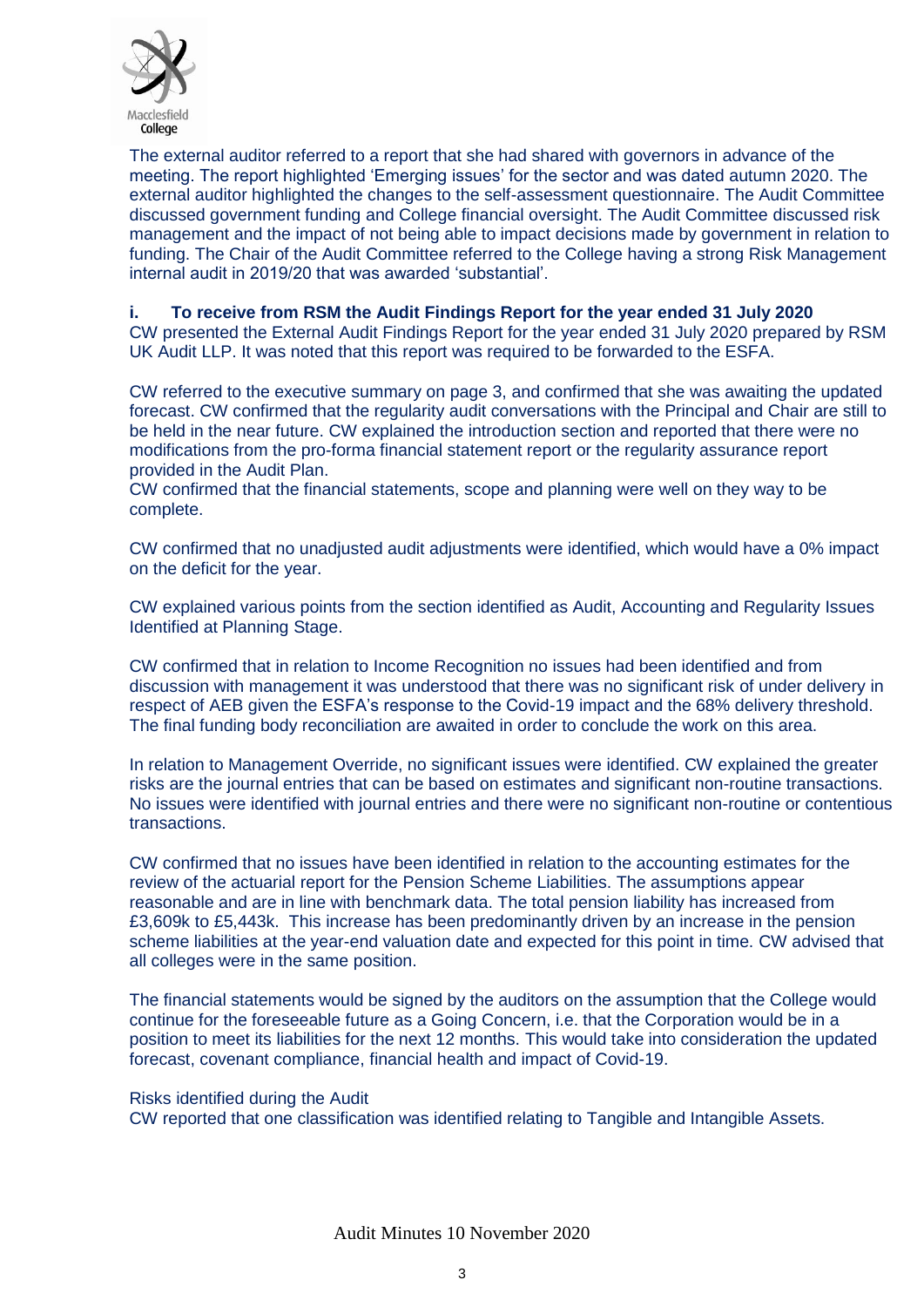

During the review of fixed assets, several findings were identified in respect of the classification and presentation of assets. They related to several assets of an intangible nature, including licences. Excluding items capitalised that were under £2,000 individually, these assets had a cost of £45,000.

#### **Q: Please can you explain the tangible/intangible reclassification?**

LF confirmed that this was related to IT software that was part of a larger project that was difficult to separate. It was therefore agreed that they would be classed as intangible.

Regarding Trade Debtors, CW reported that there was a balance outstanding at the end of the year of bad debt provision. A review of the ageing, highlights that most of these debts are over 121+ days old. CW reported that from discussions with the finance team, minimal trade debtors have been recovered since the year end. CW confirmed that management is going to prioritise collection of these debtors. Therefore, RSM will follow up the position of debtors closer to the date of signing of the financial statements.

Regarding Recommendations on Controls, CW reported that there were no recommendations on internal controls.

Regarding Fees and Independence, CW confirmed that the fees charged during the year, in respect of services performed, are consistent with those contained within the Audit Plan submitted to the committee. CW confirmed independence in carrying out the audit.

Regarding Update on Matters Communicated at the Planning Stage, CW thanked LF and her team for their co-operation throughout the audit.

CW stated that if any matters came to light between now and signing off the financial statements in relation to the college then this would be reported.

**The Audit Findings Report will be recommended for approval at the Corporation meeting on 8 December 2020.**

#### **ii. To receive a copy of the letters of Representation which the Corporation will be invited to approve at its meeting on 8 December 2020.**

CW advised that the final details of the Letters of Representation were awaited from ESFA. **The letters will be submitted at the Corporation meeting on 8 December 2020 for signing by the Chair of the Corporation and the Principal.** 

#### **iii. To receive a copy of the draft Report and Financial Statements for the Year ended 31 July 2020. This will formally be considered by the Corporation at its meeting on 8 December 2020**

LF shared a first draft of the Report and Financial Statements for the Year ended 31 July 2020. LF explained there were a number of minor inaccuracies, but the statements were in line with the financial reporting at the October Corporation meeting. The minor inaccuracies will be updated prior to the Corporation meeting. **PN and MG requested the following changes:** 

- **Page 13 Trade Union Facility time should be in a sum not number**
- **Page 5 're-inspected' 2017 – the 're' will be removed**
- **Page 8 review paragraph in relation to the TMA – 12 July 2016 in relation to ceasing sponsorship**
- **Governance statement – CT reappointment date to be added**

**The Audit Committee agreed to recommend the Report and Financial Statements for the Year ended 31 July 2020 subject to further review and amendments.**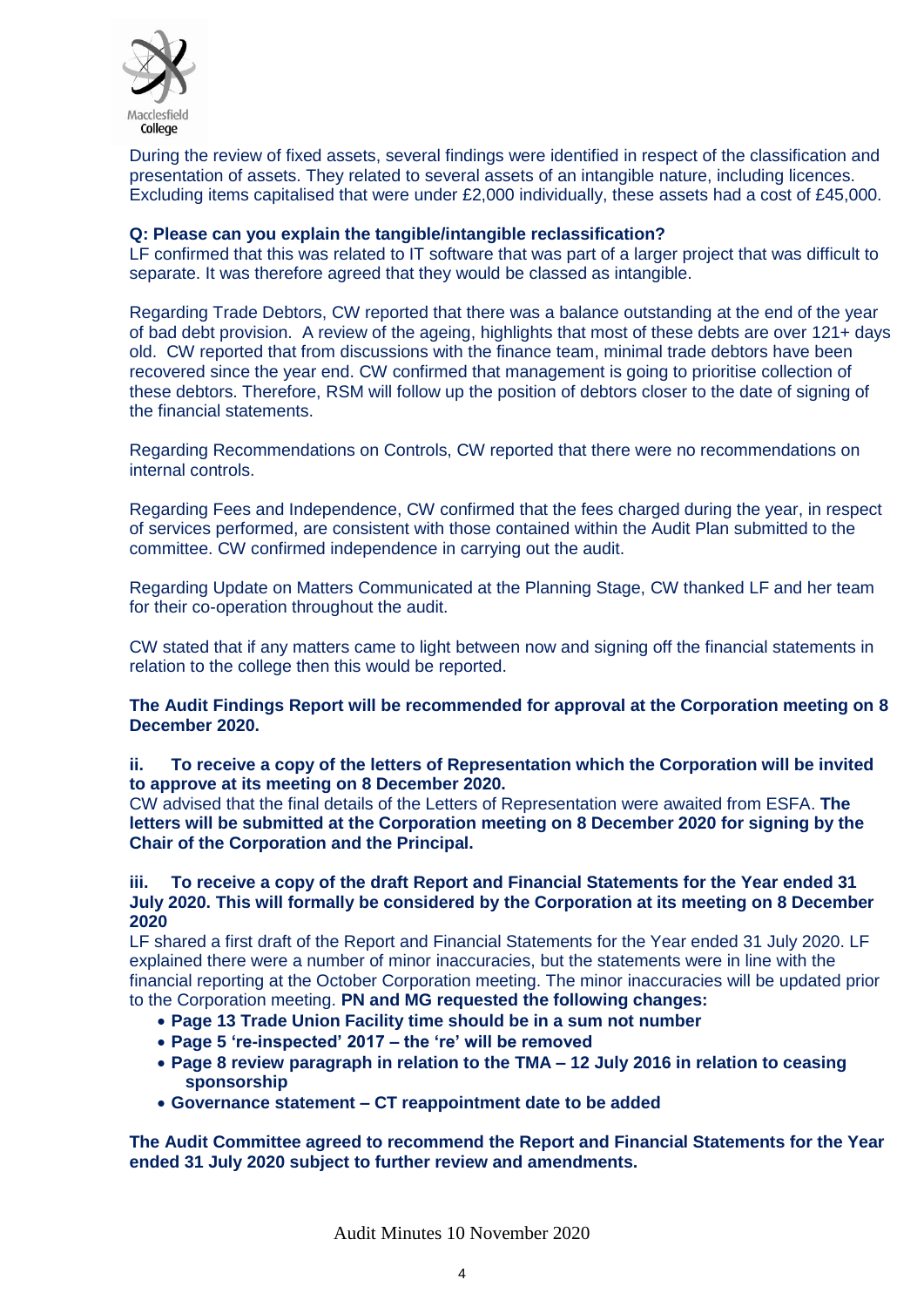

# **iv. Macclesfield College Regularity Self-Assessment Questionnaire**

LF presented Macclesfield College Self-Assessment Questionnaire. LF explained that there were not many changes to the Self-Assessment Questionnaire this year but that a summary was shared with governors via email. This year there was an additional annex A that included measures relating to Covid-19. LF confirmed that all suppliers were paid throughout the period of the College lockdown. The College did not utilise the job retention scheme. The Corporation carried out additional measures in relation to cyber security and working online. A Member pointed out that on page 9 the column with the action needed to be realigned. Two answers were required on page 13. LF reported that in relation to performance the answer was 'yes' and in relation to investments the answer was 'N/A'. On page 17, the responses re documenting and justification may need to be realigned.

#### **LF will review the questionnaire and update the information accordingly.**

**The Self-Assessment Questionnaire was recommended for approval by the Corporation on 8 December 2020, subject to the amendments noted above.** 

#### **v. To approve the two subsidiary company accounts**

- European Centre for Aerospace Training Limited
- Cheshire Solutions Limited

It was noted that there had been no changes as both companies were dormant. **The Committee received the financial statements and recommended both for approval at the Corporation meeting on 8 December 2020.**

#### **vi. To approve the Student Union accounts**

LF presented the Students' Union Income and Expenditure Account for the year to 31 July 2020. LF explained that there was no income collected this year due to the requirement not to have separate ID cards. The National Union pay out was similar to previous years.

#### **Q: Will this result in a negative deficit every year?**

LF explained that the income/expenditure normally sits in College cost within student services and therefore recommended to remove the requirement for Student Union accounts to be submitted to the Audit Committee going forward. External auditor CW noted that it was not usual to review Student Union Accounts separately. **LF will add the recommendation to her report and the Chair of the Audit Committee will make this recommendation to discontinue this report at the Corporation meeting on 8 December 2020.** 

**The Committee received the Students' Union Income and Expenditure accounts to be approved at the Corporation meeting of 8 December 2020.**

#### **19/20 Annual Internal Audit Plan 2020-2021 and Progress update report**

The revised Annual Internal Audit Plan 2020-2021 was welcomed by the committee in response to changes requested to the earlier version presented at the Audit Committee meeting held on 30 June 2020.

The Audit Progress update report was shared in advance of the meeting. It was explained that Covid-19 risks had been taken into consideration in the Internal Audit Plan. The mapping was included in the plan with controls in place.

An Internal Audit of Curriculum Planning is included in the 2020-2021 Audit Plan. The Audit Committee discussed accurate curriculum planning, the risk of curriculum not being sufficient and recruitment targets.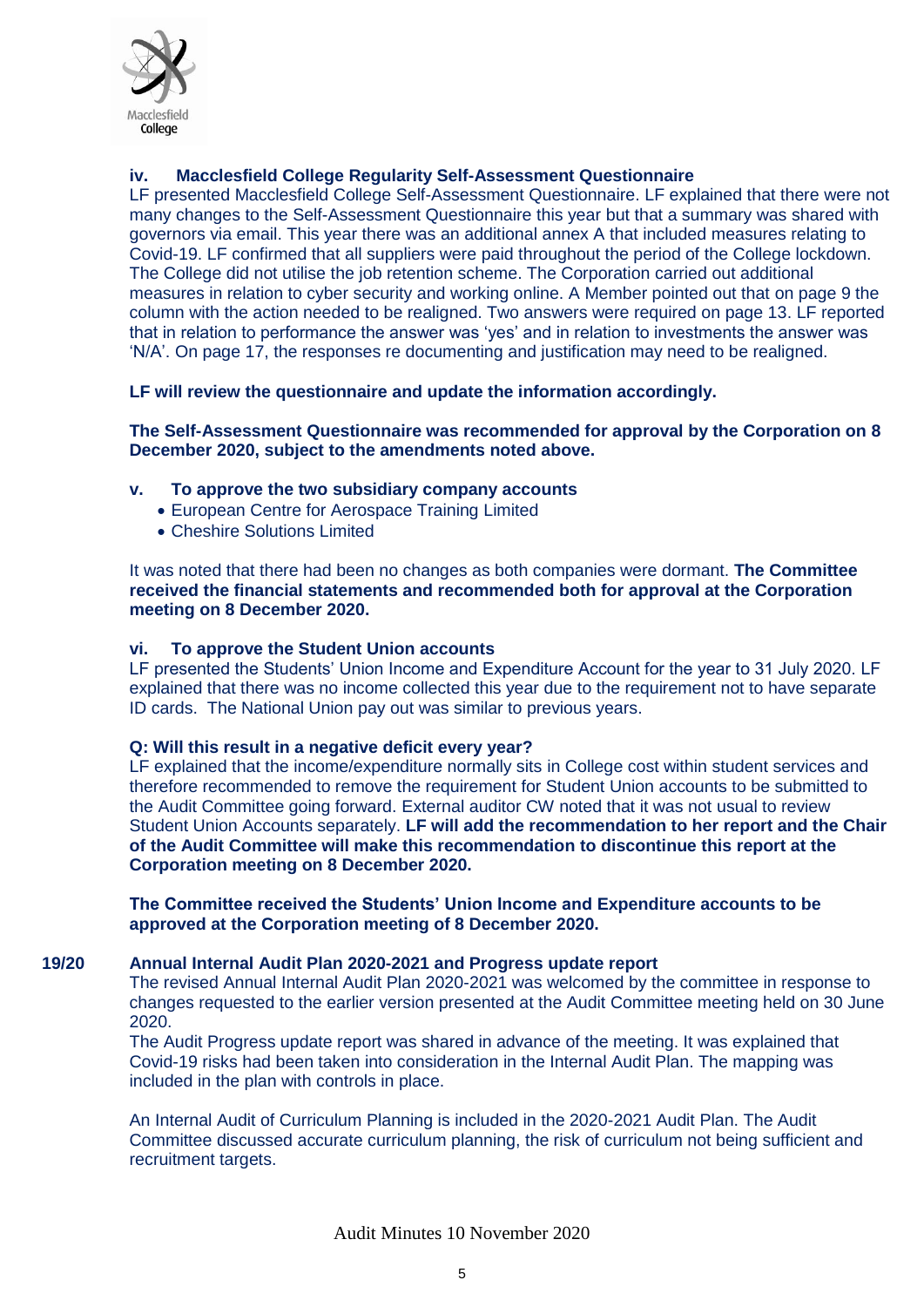

# **Q: Does curriculum planning cover all the risks linked to that point?**

LF explained that the curriculum planning not being sufficient would result in not meeting recruitment targets. It was agreed that LF and NH would review the scope for the Curriculum Planning Audit and the associated risks.

The Audit Committee discussed the process for curriculum planning across two years; including marketing intelligence and numbers coming in from schools. LF explained that funding for new courses and external factors can make planning difficult. A Member pointed out that the College had put itself in a sustainable position by creating new partnerships with the new Academies. LF will request that the internal Risk Committee review the risk register to ensure that it accurately reflects the risks around curriculum planning.

NH shared the Progress update report and explained that the Cyber Security audit had been rescheduled from 2 November to 30 November 2020. All remaining dates remain the same for the academic year.

#### **Q: Will Cyber Security be comprehensively covered remotely?**

NH confirmed that the audit can be carried out comprehensively remotely and conducted efficiently online.

# **20/20 Minutes and matters arising**

**The minutes of the Audit Committee meeting held on 30 June 2020 were approved as an accurate record.** 

The Chair reviewed the matters arising from the meeting:

*Action: The Committee requested that information be included within the Annual Audit Report on what contracts have been reviewed, how many have sought three quotations and where efficiencies have been made.* LF confirmed that this was included in the Annual Report.

*Action: Committee members requested for a comment relating to the delegation of responsibility be added to the report.* This was detailed in the Annual Risk Management Report*.*

*Action: A member asked if risks could be unique to the college in future reports including risks linked to objectives.* LF confirmed that this will be included in the Annual Review of Risk Appetite.

*Action: A member requested that for future years, the performance indicators are developed to be more measurable.* Actioned.

*Action: Risk Management Report – a member asked for a copy of the list of categories and risk scores.* Actioned.

*Action: LF has produced a separate report to be presented at this meeting. The Risk Management Policy and Procedures will also be updated to include this supplementary report.* Actioned.

*Action: NH was asked to remove the reference regarding a governor sitting on the Risk Management Group. This group comprises of all college members of staff with LF chairing the group.* Actioned.

*Action: NH to confirm the number of students who had withdrawn or changed courses during the Learner Records audit in 2019-2020.* NH will check and confirm the numbers to LF.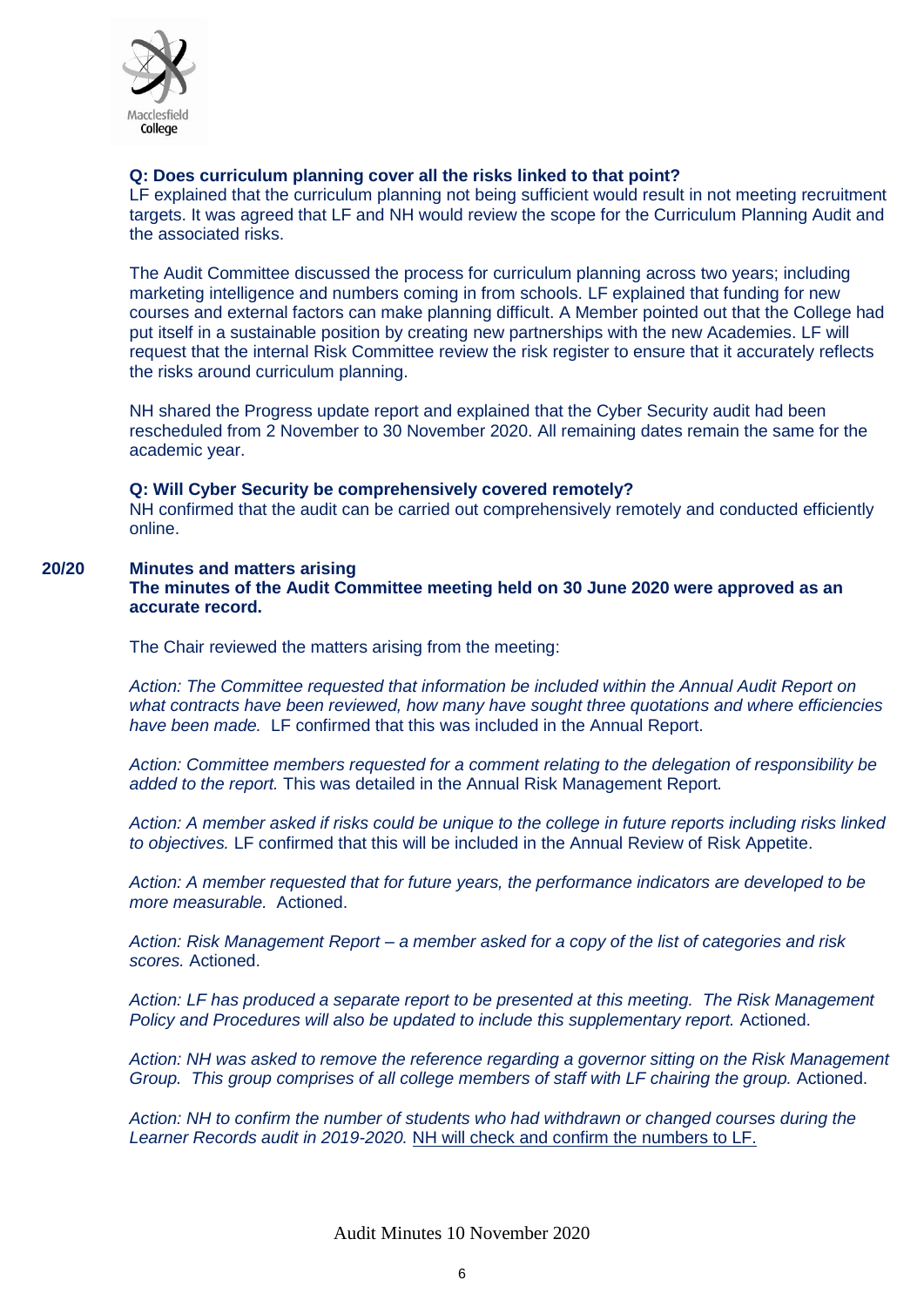

*Action: LF to confirm that procedures are in place for PDSAT reports.* Actioned and confirmed.

Action: NH to amend the typo on p8 of the report (ESFA Internal Audit). Actioned.

*Action: NH replied that the forms could be separated based on legal basis requesting different data. This appeared to be the difference in guidance from BDO and Vista. It was recommended that Vista and BDO liaise on the issue.* It was agreed that this was a difference of opinion and accepted – actioned.

*Action: It was agreed that health and safety should be audited on the internal audit plan every 2 years. The next date for internal audit will be 2021/22. Consideration will be given to put health and safety on the heat map which is reviewed at every Audit Committee meeting.* Actioned.

*Action: NH agreed to look at the Risk Register column and tick column on the Annual Internal Audit Plan 2020-2021and look at an alternative way of logging audits.* Actioned.

*Action: It was agreed that as an external assessment had been conducted by Healthwork this would be treated separately to the Internal Audit. A statement will be included on the Internal Audit Plan 2020-21 stating that the College had engaged an external risk assessor for Covid 19.* Actioned.

*Action: Members approved the subjects to be audited in 2020/2021. A final report will be circulated to members.* Actioned.

*Action: The amended Internal Audit Plan 2020-21 to be formally recommended to the Corporation Meeting on 7 July 2020 for approval.* Actioned.

*Action: Following a discussion on whether to reduce the number of days it was agreed to ask BDO for the Scope for the Cyber Security & Disaster Recovery Audit.* Actioned.

*Internal fee proposals – action for LF to look at fee proposals to go to Corporation on 7th July 2020. Put forward the cost for 29 days but may be negotiated.* Actioned.

• September update Audit Code of Practice and Supplementary Bulletin to the College Accounts Direction 2019-20 and the Post-16 Audit Code of Practice 2019-20

The Director of Governance explained that the Education and Skills Funding Agency have issued an update for the "Post-16 Audit Code of Practice 2019 to 2020, Assurance and Accountability Requirements for Post-16 Providers". The changes in the new Post 16 Code were reflected in a summary shared in advance of the meeting. This version of the post-16 audit code of practice is relevant for all periods commencing on or after 1 August 2019. The Director of Governance stated the areas that have been tightened up include fraud and subcontracting. For governance, there is increased importance in ensuring the declarations of interest register is continually updated, with this ACOP focusing on personal benefit and related party transactions - the accountability and transparency of both.

A supplementary bulletin has been created and has the same status as the college accounts direction and post-16 audit code of practice and should be read as an addendum to these documents. Its aim is to help further education colleges and their auditors/reporting accountants deal with matters arising from the COVID-19 pandemic which may impact on the corporation's accounts for the year 2019 to 2020. The bulletin introduces a small number of additional requirements specifically relating to Covid-19. LF has checked the requirements and they are reflected within her reporting.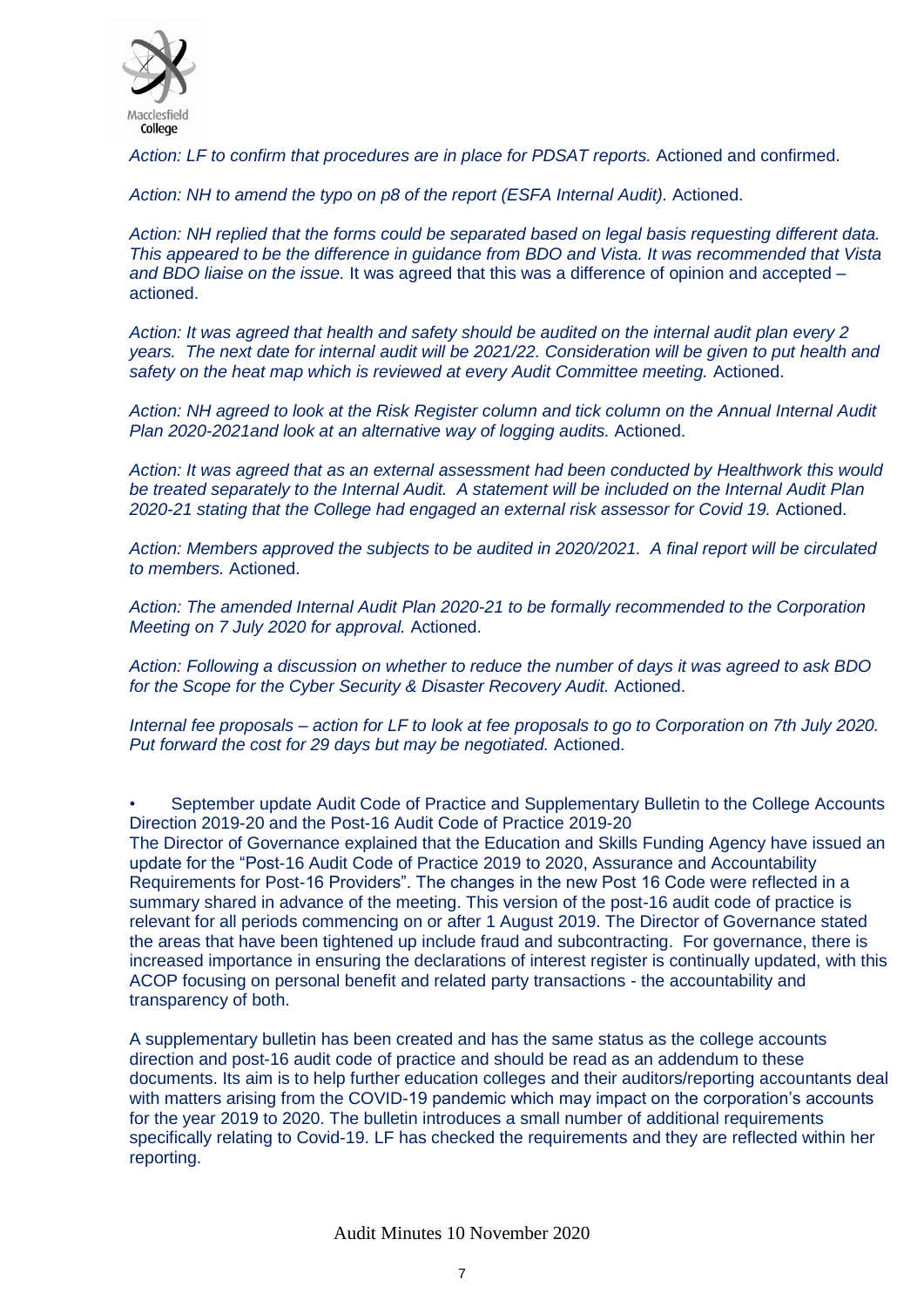

#### **21/20 Fraud, GDPR and RIDDOR reportable incidents** LF reported that there were no issues relating to Fraud, GDPR and RIDDOR reportable incidents.

#### **22/20 Schedule of outstanding recommendations**

The schedule of outstanding recommendations was shared in advance of the meeting. Any outstanding recommendations were highlighted red within the document. All actions were completed accept for one. The outstanding action from the Risk Management Internal Audit related to risk tolerances for each risk and has a completion date for April 2021.

#### **23/20 Risk Management**

#### **Appendix D**

# **i. To receive the Annual Risk Management Report for the period 1 August 2019 to 31 July 2020 and to recommend it to the Corporation meeting of 8 December 2020**

The risk management annual report was shared in advanced of the meeting. LF reported that the Risk Policy was reviewed in 2019/20. This included differentiation of risk and the importance placed upon risk. The reporting criteria for the risk register have been reviewed. LF confirmed no new risks have been added for 2019/20 and one new risk had been added for 2020/21. LF reported successful performance against the plan in year and this had been monitored through the KPI document. LF explained that due to Covid-19 lockdown, the Risk Management Policy had been reviewed. It was confirmed that the risk management audit had been awarded substantial. Risk processes were deemed to be working well.

# **Q: On page four please can you confirm who the Risk Register is reviewed by? LF confirmed that effectiveness is reviewed by the risk management committee. This comment will be added on page 4 of the report.**

**A member requested that the wording of the Recommendation on page 6 be amended to specify that the effectiveness of Risk Management is reviewed. This will be amended. Action LF**

The Audit Committee discussed if there was a benefit in periodically reviewing the full risk register. Following discussion, it was agreed that this was operational and as BDO had reviewed Risk Management in greater detail in May 2020 this was not required at this time. This will be revisited at the November 2021 Audit Committee.

#### **The Annual Risk Management Report for the period 1 August 2019 to 31 July 2020 to be recommended to the Corporation meeting of 8 December 2020 with the two amendments discussed.**

#### **ii. To receive the 'Annual Review of Risk Appetite, in accordance with the requirements of the Risk Management Policy. Members are invited to consider the report, and determine the recommendation to be made to the Corporation meeting of 8 December 2020**

LF shared the Risk Appetite report. The document had been developed and ELT had considered a new way of reviewing risk appetite and this had been mapped across the college. LF explained that the college statement of being 'risk averse' could no longer be applied as this was now split by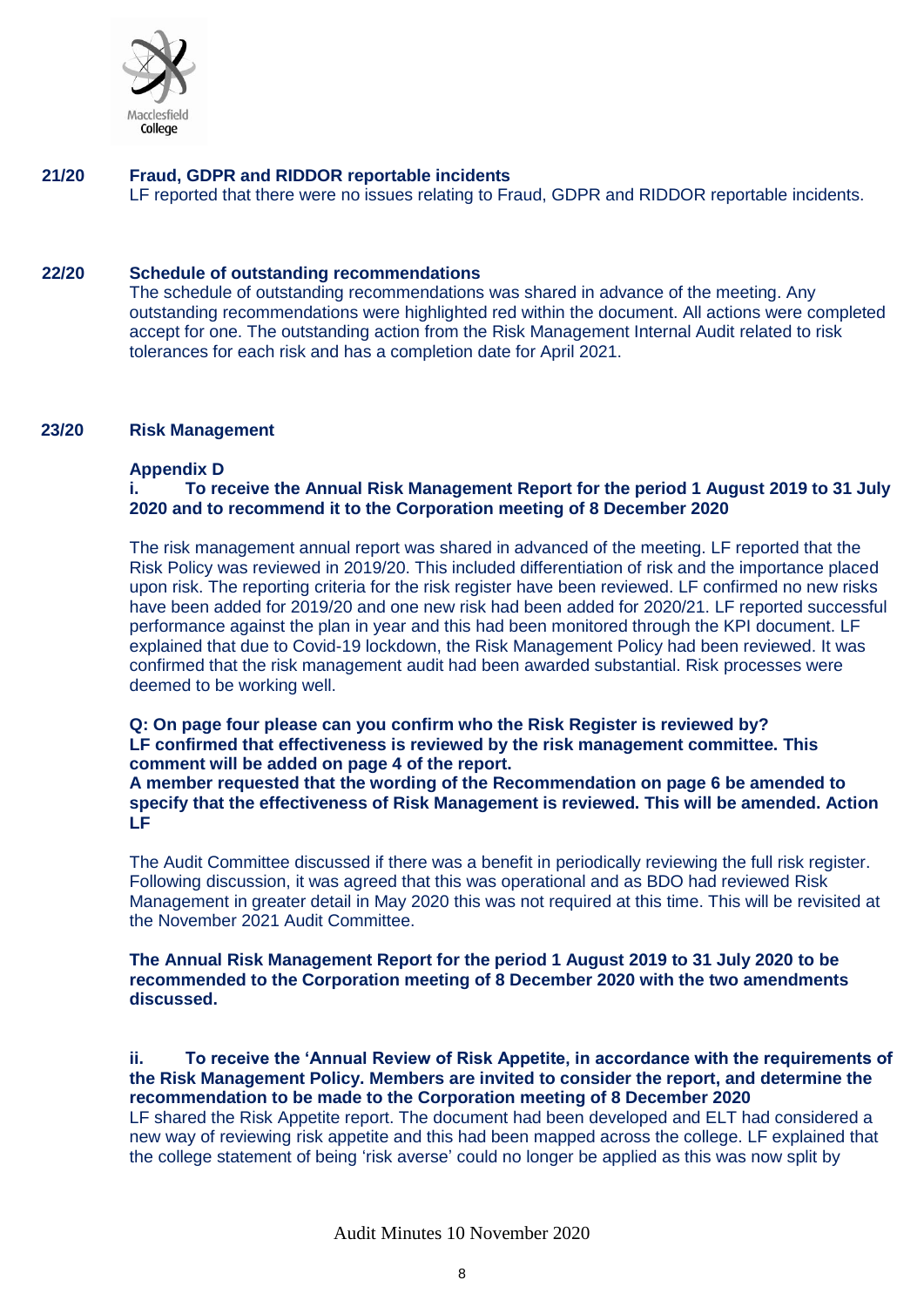

categories. The final statement was complex and applied over a range of activities rather than just being risk averse. Members confirmed that the document was considered, focused and sensible. Members agreed that the new document shared the complexity of college risks with reality.

#### **The 'Annual Review of Risk Appetite' was considered, in accordance with the requirements of the Risk Management Policy. Members recommended the report to the Corporation meeting of 8 December 2020**

# **iii. To receive an updated copy of the Risk Heat Map**

The Audit Committee received a copy of the Risk Heat Map in advance of the meeting. LF explained that risks included on the heat map are those with an overall gross score of twelve or more, with the exception of the following which have been added at the request of governors:

- Risk reference 191: risk of non-compliance with GDPR
- Risk reference 236: risk of failure to achieve HE target

LF reported that the Risk Management Group met on 12 October 2020 and discussed the risks within the risk register in detail. The register was updated, a number of risks have been updated with information and additional controls relating to the outbreak of Covid-19 and the measures the college has implemented to mitigate risks.

LF confirmed that one new risk was added to the heat map:

• Risk 10.1 Ref:95 Health & Safety requirements are not maintained leading to accidents/HSE Review consequence. This has been included at the request of the Audit Committee to ensure oversight at Board Level

Other changes to note on the heat map:

- Risk 3 Ref: 251 Risk title: Inadequate timetabling planning around social distancing guidelines, consequence Learners and staff put at risk of contracting coronavirus from not complying with government social distancing guidelines. Additional controls and actions - use of external venues to support the delivery of curriculum.
- Risk 6.1 Ref: 235 Risk Title: Reduced student recruitment for 19+ learners financing through student loan, with a consequence inability to meet business plan and ensure financial viability. Increase in net score from 9 to 12 to take account the increased risk around meeting the AEB budget. However, additional controls in place to enable delivery totally or partially through online learning.
- Risk7 Ref: 244 Risk title: Act of sabotage, virus, ransomware or worm, consequence Staff and students unable to access remote learning and teaching (new) some areas will be unable to log on or access college data for a few days until repair. Update to risk consequence as the number of attacks on FE institutions has risen during remote learning.
- Risk 10 Ref: 250 Risk Title: Coronavirus outbreak, consequence college closes for period of time. Although the risk ratings have not changed and remain high at a gross risk of 20 and a net risk score of 9 after controls, a number of additional controls are in place since last reported to Audit Committee including specific corporate risk assessments in place to follow government guidance and ensure safe reopening of college; specific Covid19 risk assessments in place for each Curriculum area; details of social distancing and Covid secure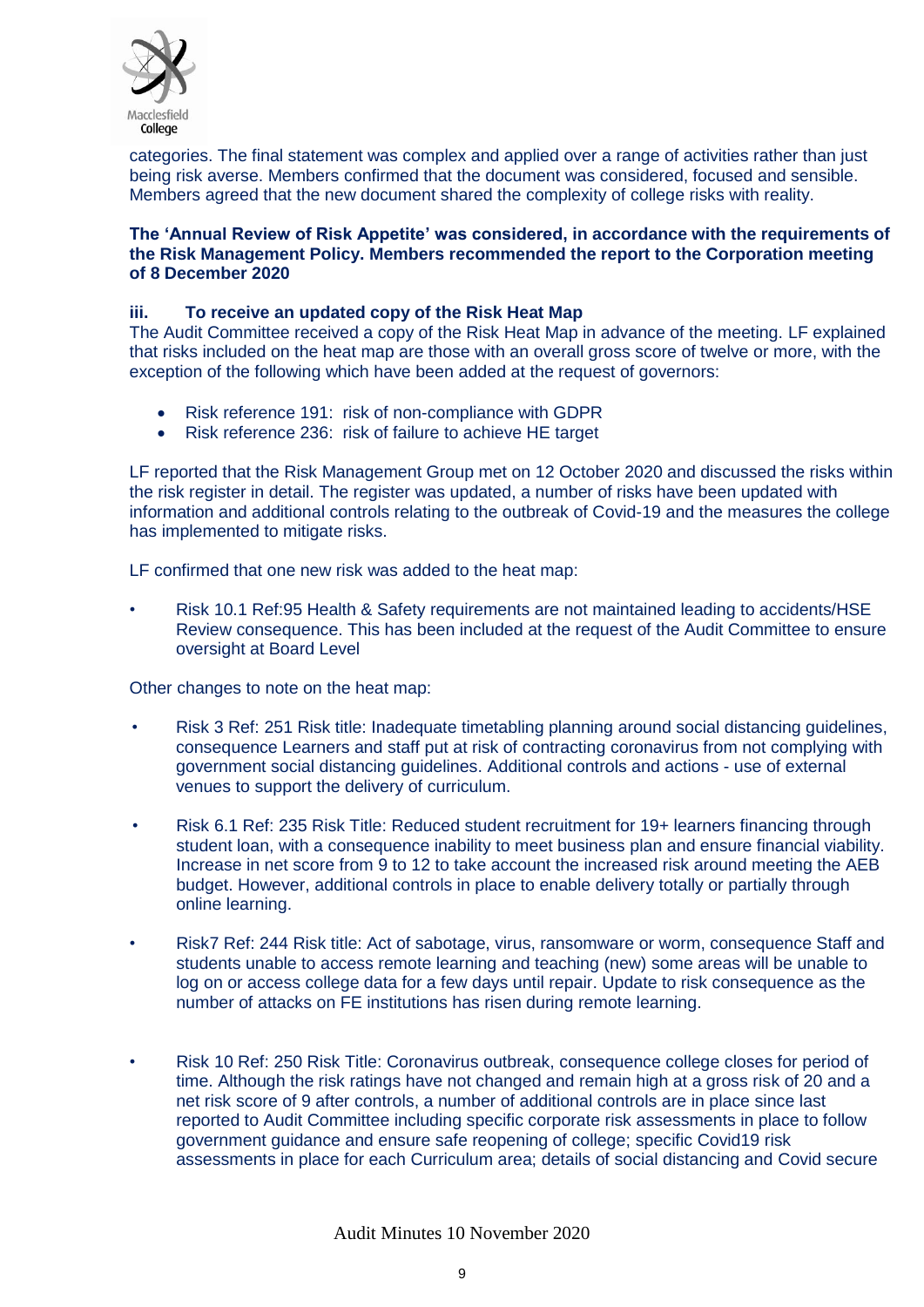

measures in place. Staff and student charter/protocols; clear Covid-19 policy and procedures in place.

• Risk 6.1 ref 236 Risk title: Reduced HE recruitment to that planned consequence inability to meet budget plan. Increase in net risk score from 4 to 6 to take account of the increased risk of not achieving targets due to Covid-19.

**It was agreed that in relation to the earlier conversation held at this Audit Committee meeting regarding the risk in Curriculum Planning, additional points and clarity in relation to risk and planning the curriculum would be reviewed. However, it was noted that the College was adaptable and had prepared well by developing new partnerships and ventures and making key strategic decisions.** 

# **24/20 Annual Report of the Audit Committee to the Corporation**

LF presented the Annual report of the Audit Committee to the Corporation. LF highlighted the following points from within the report:

- Page 4: item 2 arrangements of Committee
- Committee attendance
- Internal Audit service, opinion and controls examined
- Controls tested
- Health and Safety Audit report limited opinion for operational effectiveness
- An unqualified external audit opinion with no unadjusted audit differences, no control deficiencies and no issues identified as a result of the risks identified at the planning stage of the audit.
- Terms of Reference of the Audit Committee
- Value for money vs quality and additional details requested by the Audit Committee regarding contracts and quotations required

#### **Members noted the following amendments to the report:**

- **MB attendance will be amended as there was a correction in the table.**
- **the date on page 4 to 3 December 2019.**
- **the amendment on page 4, section Audit Committee's Opinion, the first sentence to confirm: 'The opinion of the Committee is that the College's Risk Management internal control system and governance is adequate and effective'.**

#### **The Audit Committee recommended the Annual Report of the Audit Committee to the Corporation with the amendments recommended by the Audit Committee.**

#### **25/20 Internal Audit Performance Indicators 2020/21**

LF shared the Internal Audit Performance Indicators for 2020/21 in advance of the meeting. The indictors had been made more measurable with the inclusion of three KPIs. The performance indicators were reviewed and approved by the Audit Committee.

#### **26/20 Terms of Reference**

The Audit Committee Terms of Reference were shared in advance of the meeting. The Director of Governance recommended one change. One recommended change to ix: From:

receive the annual financial statements which shall be recommended to the governing body for approval.

To: